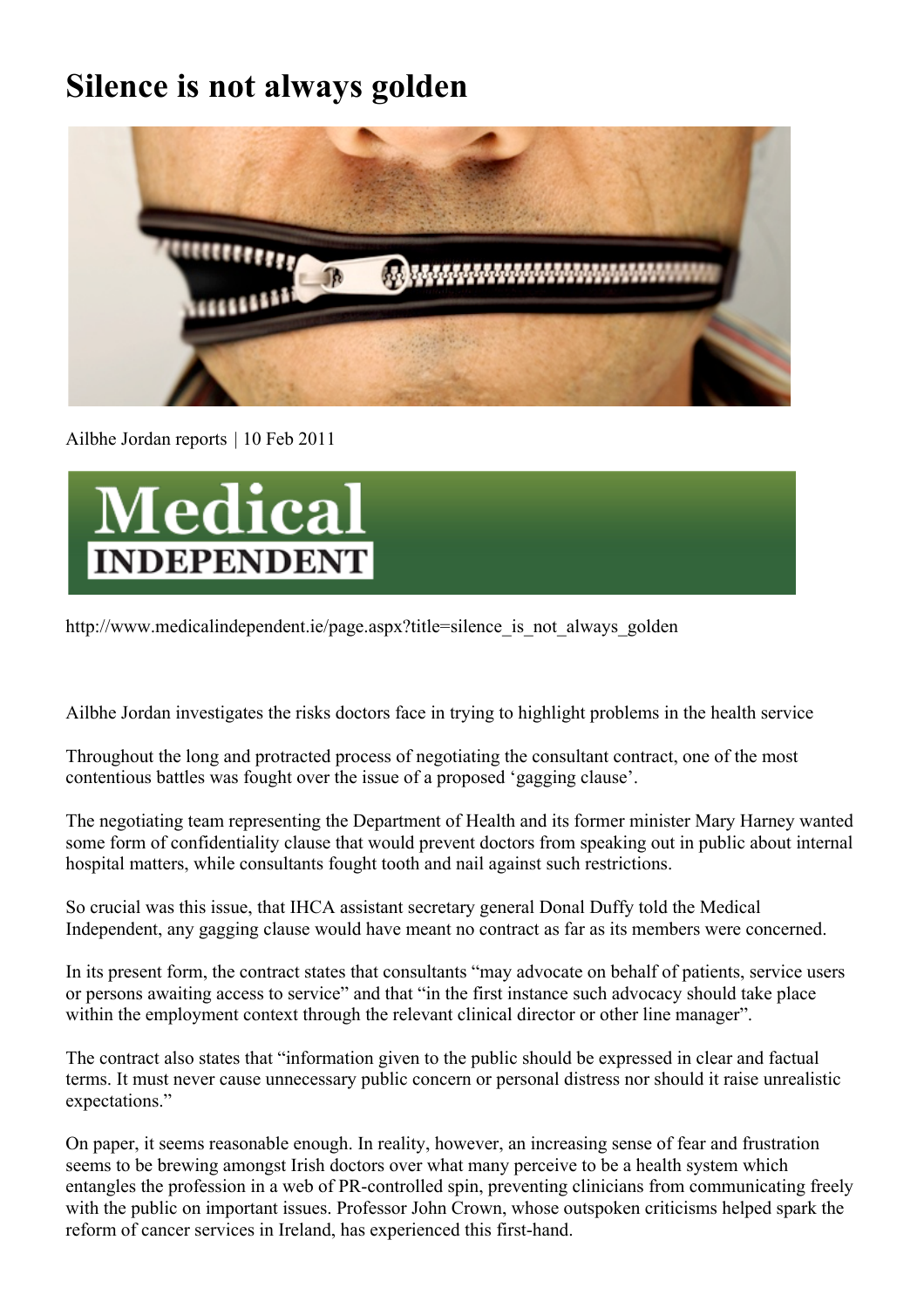### The Crown Affair

In what has become known as the Crown Affair, the consultant oncologist in St Vincent's Hospital was in invited to participate in a four-member panel discussion on the Late, Late Show about cancer services in Ireland in October 2007, only to be mysteriously dropped a couple of days before the show aired.

Minister Harney and then HSE Chief Executive Professor Brendan Drumm had declined invitations to appear on the show. RTE Director General Noel Curran, who was then head of television, argued that including Prof Crown would have skewed the panel, which already included journalists Mary Raftery and Eamon Dunphy.

While RTE said it came to the decision following an internal discussion between management and the production team, the State broadcaster was accused of bowing to pressure from the HSE to drop Prof Crown because of his outspoken views on the Irish health service.

"I don't believe there will ever be an explanation, but my own personal belief is that it was communicated to RTE that the Department of Health at its highest level was unhappy about the composition of the panel," Prof Crown tells the Medical Independent.

"Whether the interference went further than that I don't know. My position is very clear on this. The Minister and the HSE were invited to send representatives to the panel and they decided not to come. So I coined the phrase 'censorship by proxy'. When people don't actually go to a meeting, they enforce a censorship by enforcing a balance for somebody who isn't there. In other words, if I don't go, you can't go either."

Prof Crown describes the efforts to introduce the gagging clause at the time of the consultant contract negotiations as "outrageous".

"The idea that doctors who work for an organisation should not be allowed to criticise that organisation in public – that may be an appropriate disciplinary status in a company that makes tinned beans or something like that, but it's not in the health services. My job is not to make either the CEO of my hospital or the Minister for Health or the HSE to look good, my job is to look after and, I believe, advocate on behalf of the patients".

Gagging clause or not, Prof Crown believes that the Department of Health and the HSE under Minister Harney became increasingly censorious of doctors being openly critical of any aspect of the health system.

"I think that the official position of the Department of Health and the HSE would be to try and limit it," Prof Crown says.

"All of the efforts are going towards having official hospital spokespeople, having extremely highly-paid corporate affairs departments and having really lucrative public relations contracts. Our health service is full of public relations contracts. Harney was an extremely spun minister, she had a very well-developed PR system. Her own husband was for a longtime chairman of a PR agency."

### Speak no evil

Mr Donal Duffy says there is a "definite concern" among consultants that speaking out will damage their career prospects or that funding or resources could be withheld or reduced as a punishment.

While it is "extremely difficult to prove such a thing", he acknowledged, individual consultants have in the past expressed these concerns to the IHCA, which has on occasion made a public statement in order to highlight the issue and protect the specific consultant from being identified and potentially targeted.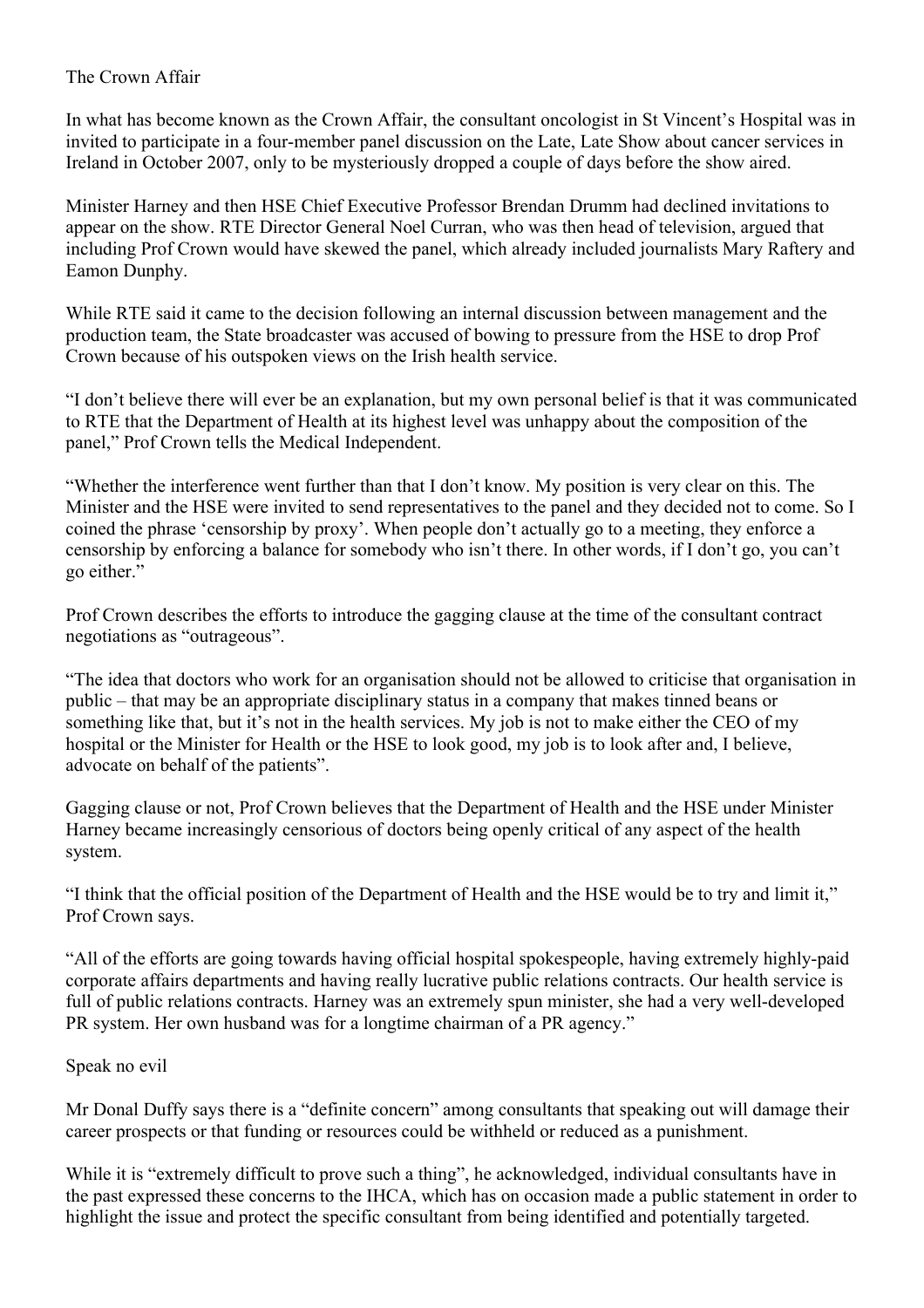He advises members to contact the IHCA if they feel they are at risk of being in this situation and says the Association will stand fully behind them.

Prof Crown believes that the Department wields the threat of service and funding withdrawal as a subtle threat to keep hospital consultants from being openly critical of where they work.

"I was put under huge pressure when I first came back to Vincent's to shut up, because a communication was made from the Department to Vincent's that there might be a chilling of funding for new developments in Vincent's if they couldn't shut me up," he says.

"It was shocking and awful. It was said to me at a medical board meeting. I remember on another occasion going to a meeting with the Department of Health to discuss the truly appalling cancer service in the 1990s and when we finally got into the Department of Health, the first thing they said was that they didn't want to read about it any more in the papers, 'then fix it, you won't' I said."

Dr John Barton, a consultant physician at Portiuncula Hospital was surprised to receive correspondence from Minister Harney herself after writing to the Irish Independent letters page in July 2009 questioning the morality of consultants receiving pay rises of up to  $\epsilon$ 25,000 as part of their contracts at a time when an Board Snip Nua was recommending increased out-of-pocket costs for hospital attendances and medication costs for patients.

"It was a very controversial letter and I ended up in the papers and on radio. Then about two days later I got a call from management here in the hospital to say that the Minister had been in contact with HR and had instructed our management to write me a letter," he recalls.

"I then got a letter which I believe the minister wanted me to receive which was to say 'we note your disappointment at the rise in your salary Dr Barton and we'd be more than happy to return you to your old pay scale if you wish'. She was irked about the fact that a consultant would ring in and say in the middle of an economic crisis that giving our profession a huge increment was maybe not good.

"I'd be aware that I shouldn't necessarily speak about services in my own hospital, but there was nothing to stop me speaking about the health services in general as I understood it," says Dr Barton, who ran for office with Fine Gael during the last election.

"About the minister's decisions, about our health service or policy, I would feel very free to speak about that. I've never looked at my contract to see if I am allowed to do that, whether there are gagging clauses. I couldn't give a damn to be honest. I'll say what I feel and I'll speak the truth."

### Other countries

In some respects, Irish doctors enjoy greater freedom of speech than several of their European counterparts.

In the UK, for example, where the rights of doctors to speak out about wrongdoings in their health system is protected under the Employment Rights Act 1996, there is plenty of evidence to suggest that speaking out or 'whistleblowing' is rarely rewarded.

Anaesthetist Dr Stephen Bolsin was hailed as a hero in the media after his disclosures led to the Bristol Royal Infirmary inquiry in the late 1990s, which found that up to 100 babies may have died unnecessarily after undergoing complex heart surgery as a result of incompetent surgical practices at the hospital.

The profession apparently did not agree, however, and the doctor ultimately had to move to Australia, as he could not find employment in the UK in light of his disclosure.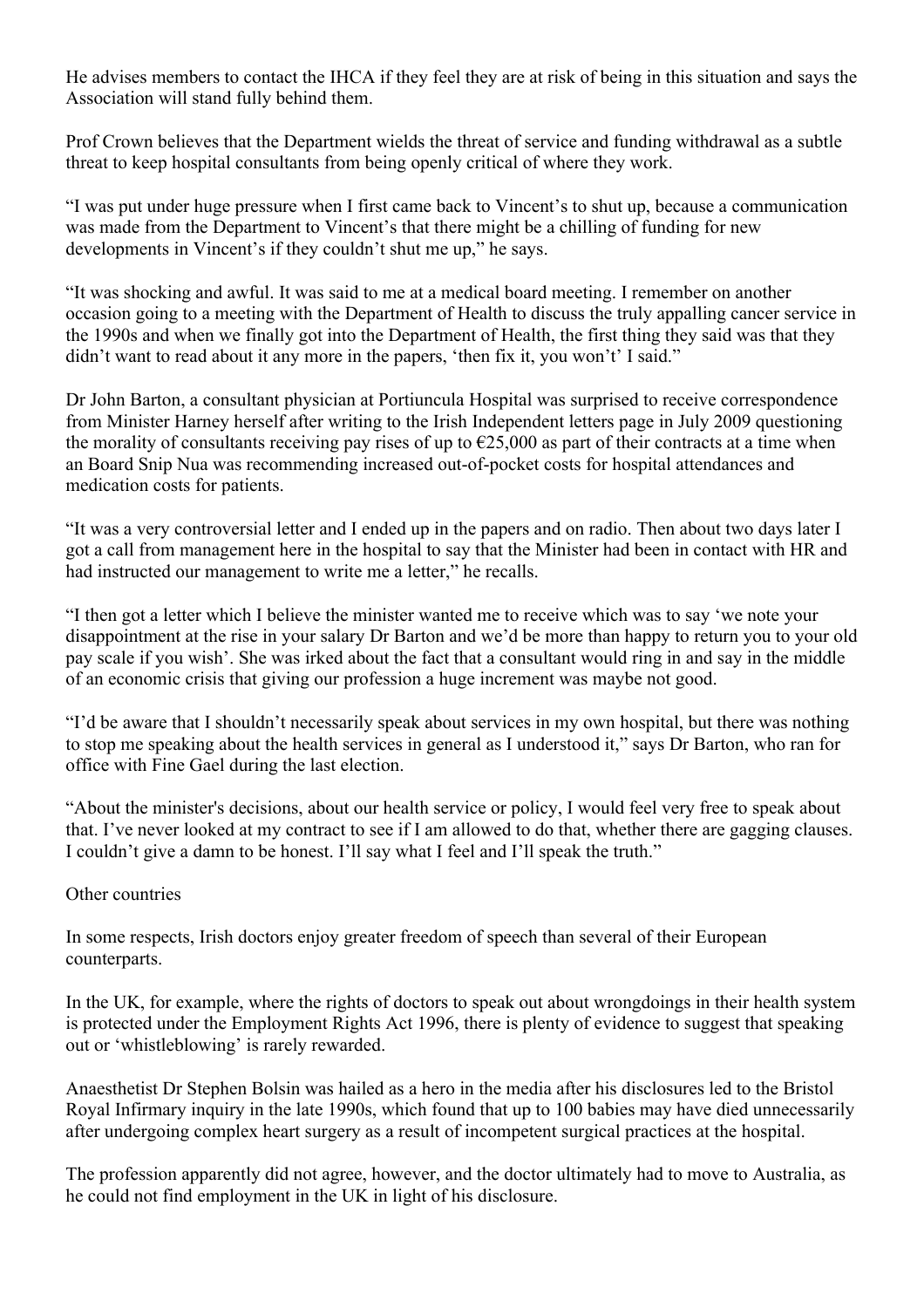There has also been much controversy over recent contracts drawn up by the UK government for hospital doctors working in the NHS.

In 2008, hospital doctors in England voted to reject a new NHS contract, and the UK government has to date refused to renegotiate.

In 2009, the UK Department of Health published a sample contract as part of a plan to allow trusts to implement new contracts locally, which consultant groups said contained a "gagging clause".

"You have an obligation not to disclose any information of a confidential nature concerning patients, employees, contractors or the confidential business of this organisation," the contract stated, adding that "any disclosure other than to members of NHS staff immediately and properly concerned, or as required or permitted by law, will render you subject to disciplinary action and could be regarded as gross misconduct and make you liable for dismissal".

In addition, a report in the London Evening Standard last August uncovered an extensive network of gagging showing that 71 NHS trusts had entered into confidentiality agreements with 170 doctors. The overall number of gagging orders could be higher as many trusts failed to provide figures under a Freedom of Information request.

Another probe by the Bureau of Investigative Journalism and Channel 4 showed how millions of pounds had been spent on negotiating contracts that would deter doctors from going public about incompetence and errors in patient care. The investigation further found that nearly 90 per cent of severance agreements between NHS trusts and departing or retiring doctors contain confidentiality clauses.

A high profile example came to light last year when it was revealed that Dr Kim Holt, a paediatric consultant, repeatedly raised the alarm about children's services at St Ann's Hospital in Haringey North London, more than a year before the tragic death of Baby P in 2007.

The 17-month old boy died after suffering more than 50 injuries over an eight-month period, during which he was visited on numerous occasions by local child protection services. The infant's mother Tracey Connelly, her boyfriend, Steven Barker, and his brother Jason Owen were all convicted of causing or allowing his death. Dr Holt was said to have refused an offer of £120,000 from her employer, Great Ormond Street Hospital, to stay silent.

A 2009 BMA survey found that more than one in seven hospital doctors in England and Wales had reported that their trusts had indicated that speaking out could negatively affect their employment.

### Legal threats

There has also been a raft of legal actions against doctors in recent years by pharmaceutical companies.

A London plastic surgeon, Dr Dalia Nield, found herself threatened with a libel action by cosmetics company Rodial after stating in the Daily Mail that she believed it was "highly unlikely" that the company's "boob job cream" product could do all it claimed.

Consultant cardiologist Dr Peter Wilmshurst is currently embroiled in a legal battle with NMT medical, who sued him for libel after he criticised its research at a US cardiology conference in 2007. He was threatened with libel action again over subsequent comments he made about the case on BBC Radio Four's Today programme.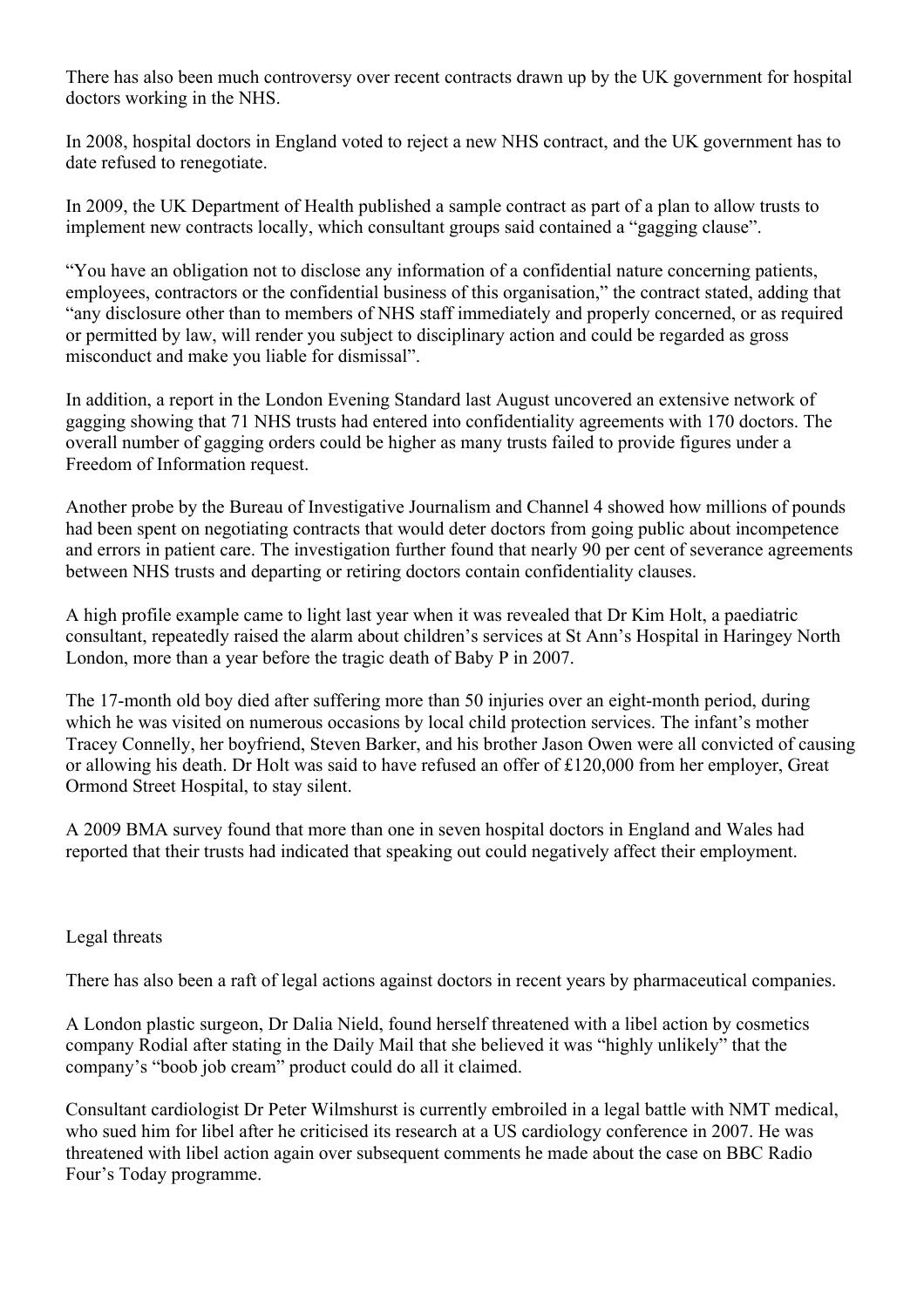The British subsidiary of American company General Electric has taken legal action to prevent Copenhagen-based doctor Henrik Thomsen from talking about his investigations into the possible sideeffects of the drug Omniscan, after some kidney patients at his hospital contracted a potentially deadly condition after being administered the medication in 2006.

The Guardian newspaper also recently reported that one of its columnists Dr Ben Goldacre has also been sued by a vitamin manufacturer for questioning claims that its products could treat HIV and AIDS.

**In France, whistle blowing is considered an offence by Le Conseil d'Etat, the highest administrative court in France. In addition, a disturbing pattern of legal actions has emerged involving medical experts and lobby groups for the country's most profitable industries such as tobacco, salt and alcohol.**

**In 2006 for example, medical researcher Pierre Méneton became the first French healthcare professional to be sued for libel after the Comité de Salines, France's agent for the salt industry, took legal action over his claims that consumers were being misinformed by publicity from the salt industry and that national recommendations for dietary salt intake should be in line with worldwide guidelines.**

**Mr Gérard Dubois, Professor of Public Health at Amiens University Hospital successfully defended himself in 2009 against a legal action by Confédération des Buralistes (the French tobacconists' union) after he stated on French television that cigarettes kill two smokers a year for every tobacconist. The union has since appealed the case.**

### **The public interest**

**Public health expert Dr Alain Braillon was sacked last year from his position as senior consultant in the Department of Public Health at the University Hospital of Amiens in a move that many in the French medical community believe was linked to his high profile stance on several public health issues.**

**Dr Braillon publicly condemned a law passed in July which allowed the advertising of alcohol on the Internet, and has in the past criticised the French Association of Urology for continuing to promote the prostate specific antigen screening test for prostate cancer, even though its effectiveness as a screening tool has been questioned by professionals outside France.**

**The university said his sacking was not connected with this activity. However Dr Braillon told the Medical Independent that he suspects he was sacked as a result of taking "a clear position against various policies in France".**

**"I write in papers and in medical journals like the British Medical Journal. It can be about screening for cancer or hepatitis policies, which in France are the worst I have seen in the world, or the promotion of tobacco," Dr Braillon said. While the option of legal action is open to him, the expense is prohibitive as he is unemployed and unable to work due to restrictions imposed by his sacking. Ultimately, he believes it would be a fruitless exercise.**

**"My career is finished," he said. "People are afraid to help me. When you whistleblow, the problem is not the guy you whistleblow at, no one can reach him. The people you have against you are those who accepted the situation as it was. It reflects badly on the people who were in charge and who accepted the situation. That's a lot of people."**

An Irish context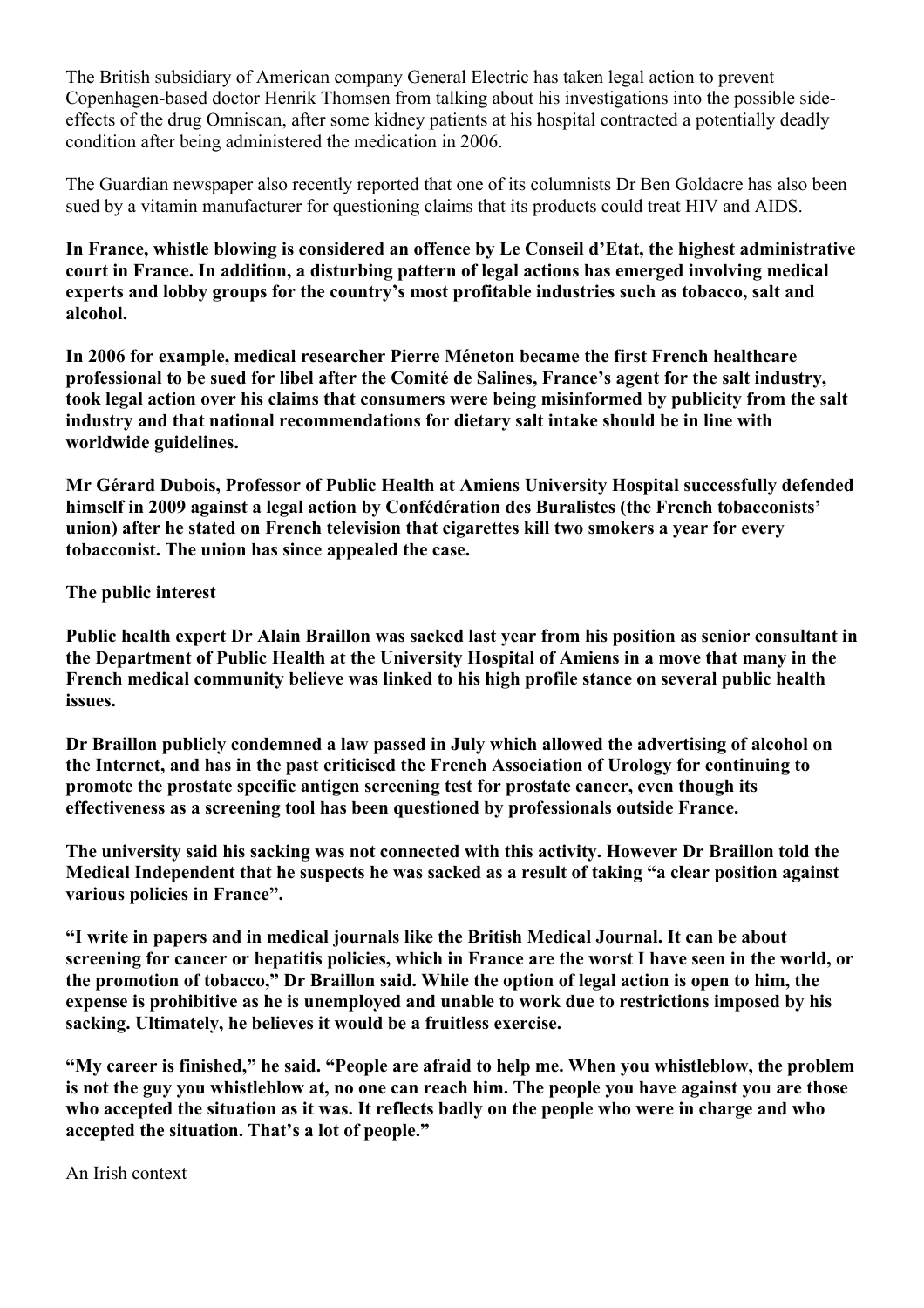A HSE spokesperson told the Medical Independent that it has never taken legal action against any Irish doctor over public comments, criticisms and/or alleged defamation.

They said that health service employees must, in the first instance, "disclose matters of concern to an authorised person under the Procedures for Protected Disclosure of Information, which were established under Section 103 of the Health Act 2007."

Adding that, "The range of matters which may qualify as protected disclosures under the Act include risk to health or welfare of the public; failure to meet legal obligations; and misuse or substantial waste of public funds. Employees who make a disclosure in good faith have statutory protection against penalisation in their employment and also against civil liability." GPs are considered "independent contractors and therefore can make a complaint according to their Service Level Agreement (SLA)".

When asked what would qualify as a breach of the protected disclosure legislation, the spokesperson said that all HSE employees, with the exception of GPs who are bound by the terms of their contracts, "must abide by the HSE's Code of Standards and Behaviour, which stipulates that employees must seek to resolve grievances and concerns through agreed channels and ensure any actions taken maintain public confidence in the HSE and its good name".

The HSE also confirmed that "breaches of the code may result in the disciplinary procedure being invoked" and said that these sanctions "could include anything from an oral warning to dismissal or disciplinary action short of dismissal".

Dr Simon Mills, who is a doctor and a practising barrister, argues that the protected disclosure policy does little to encourage doctors to be open and honest regarding any concerns they may have about either their workplace or colleagues.

"I think it's fairly disgraceful that the HSE has formed a view, as it seems to have done on occasions, that doctors aren't permitted to criticise services in the workplace," Dr Mills said.

"I think they're under a moral and professional obligation to do so and as far as anything that they do amounts to a protected disclosure within the whistleblowing act, the HSE has no business issuing restrictions on what doctors may or may not say.

Dr Mills believes the policy offers no further options to doctors who make complaints to 'authorised persons', which are subsequently ignored.

"Whistleblowing is not about going to the media. It's about going to institution and getting the institution to change," he pointed out.

"Clearly where the institution won't change, it may be that clinicians are entitled to and may even be obligated to ventilate to a wider audience. Sometimes you might be able to point to a gagging clause in a contract, and say if we want to maintain faith in the health services these things must be dealt with in house and we'll fix it. The problem of course arises where you've got a criticism of the health service and you're not allowed to express it publicly. You've done everything you can to express it privately. The organisation isn't responding and therefore you feel you have no choice but to go public. In those cases it depends on what you're saying, the way in which you are saying it and what's in your contract."

Change needs to happen both in policy and in culture, he believes. "Although the Health Act allows for people to make protected disclosures and makes all sorts of promises about how protections will be afforded to people who make these protected disclosures, certainly the experience of doctors in, for example, the UK has been that you won't be thanked for whistleblowing," Dr Mills says.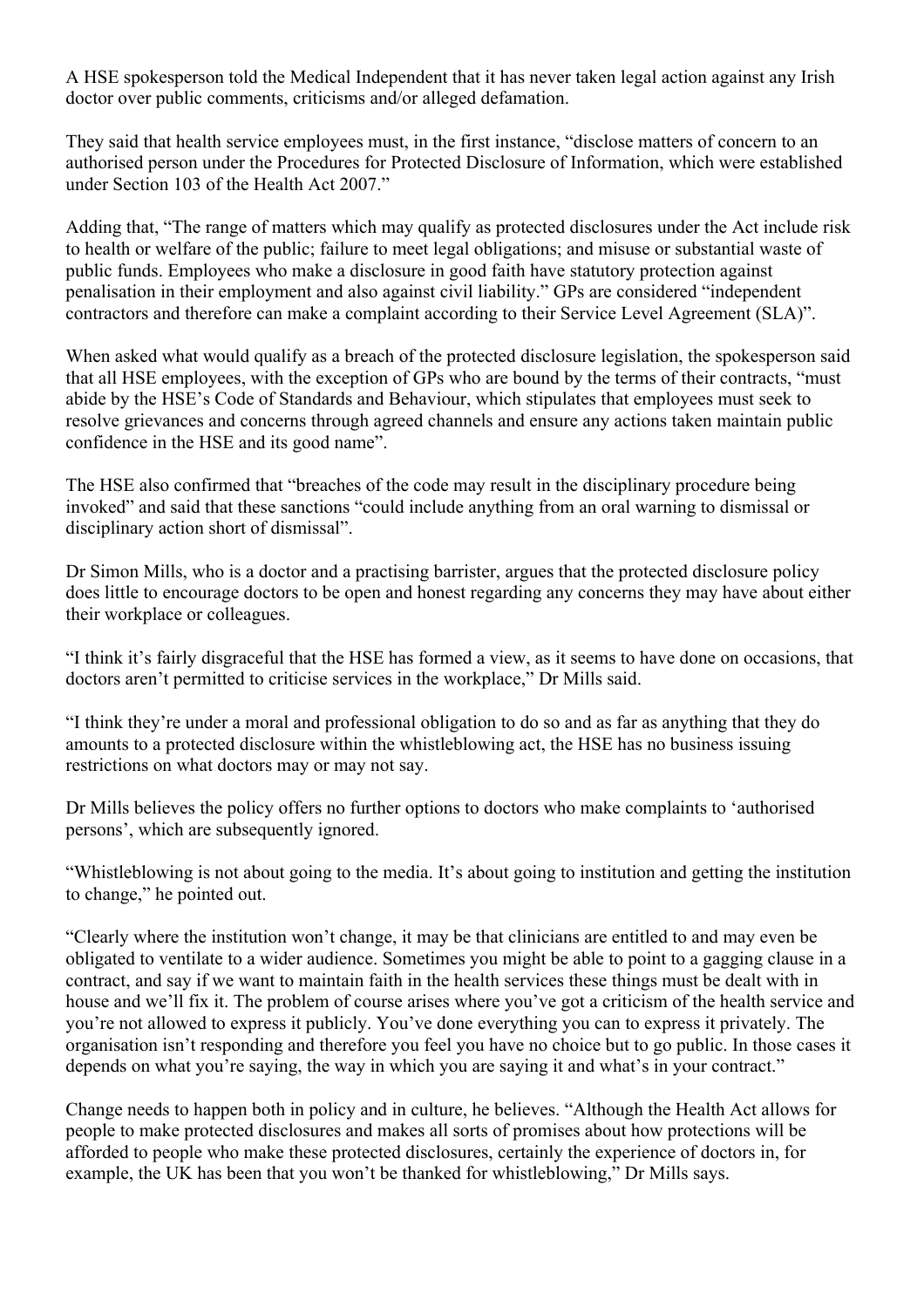"I'm not aware that there has been a significant episode of whistleblowing in Ireland by an Irish doctor and there are a couple of possible explanations for that. Firstly, that there hasn't been an incident that required whistleblowing, and secondly, that the whistleblowing, if it was done, was done anonymously. But the third possibility is that there is a chilling effect created by the concerns doctors have about how they will be treated, whatever the legislation says, by their colleagues in the event that they whistleblow. You can see that in the Medical Council guidelines, where they more or less say, if you have a concern about a colleague, you deal with it with your colleague first and foremost. Bring your concern to the attention of your colleague first of all and only if they are unwilling or unable to change their behaviour, do you bring it to the attention of the authorities."

## Legal reforms

The recent spate of legal actions against doctors and medical researchers has forced the issue of professional gagging onto the political agenda in the UK. Their government recently indicated that the Defamation Bill, which is due to be published in the coming weeks, will contain stronger public interest defense, which could protect expert debate about science, evidence and healthcare from the strict libel laws that currently exist.

Dr Braillon believes the EU needs to enact legislation similar to the US False Claims Act, which enshrines the right to whistleblow in law, to help protect those in the medical community from constant threat of legal action.

"We must have a directive to protect whistleblowers. The best example is the US," he said. "In the US over the past 20 years, the government has enforced \$20 billion worth of penalties against pharmaceutical industries. 75 per cent of these penalties have occurred in the past five years. That is possible because there is the False Claims Act. We need a false claims act in the EU."

At a national level, Professor Crown believes the whole system by which the HSE communicates with its own staff and in turn the public needs to be reformed.

"I have a very profound belief that in the public service there should be no public relations contracts," he said.

"I believe that all public servants should do their own public relations. I believe that people, whether they be Ministers of Health, heads of departments in the civil services, heads of bureaus, heads of hospitals or whatever, that there should be a certain amount of time that they make available per week to answer questions that are put to them by people asking on behalf of those who pay their salaries and that the relationship PR companies have is essentially an attorney client relationship.

"The PR companies don't work for the people, they work for their client, and their job is to make their client look good. I think it's an appropriate relationship for say, privately-funded businesses or for political candidates. I think it's all wrong in the health service."

Dr Chris Luke, a consultant in emergency medicine at the Mercy University Hospital in Cork, has clashed with HSE administration on numerous occasions over his outspoken views on many issues including ED crisis and the NCHD staffing shortage.

"I think that in [Mary Harney's] time we have seen a sustained effort coming from the highest level to contain, neutralise and silence the profession because they are regarded as a political thorn in the side," he said of Ms Harney's relationship with consultants.

With a change of government on the horizon, Dr Luke is hopeful for the future. "I am hugely buoyed up by the fact that we have Micheál Martin at the top of Fianna Fail, Enda Kenny at the top of Fine Gael and Eamon Gilmore at the top of Labour," he said.